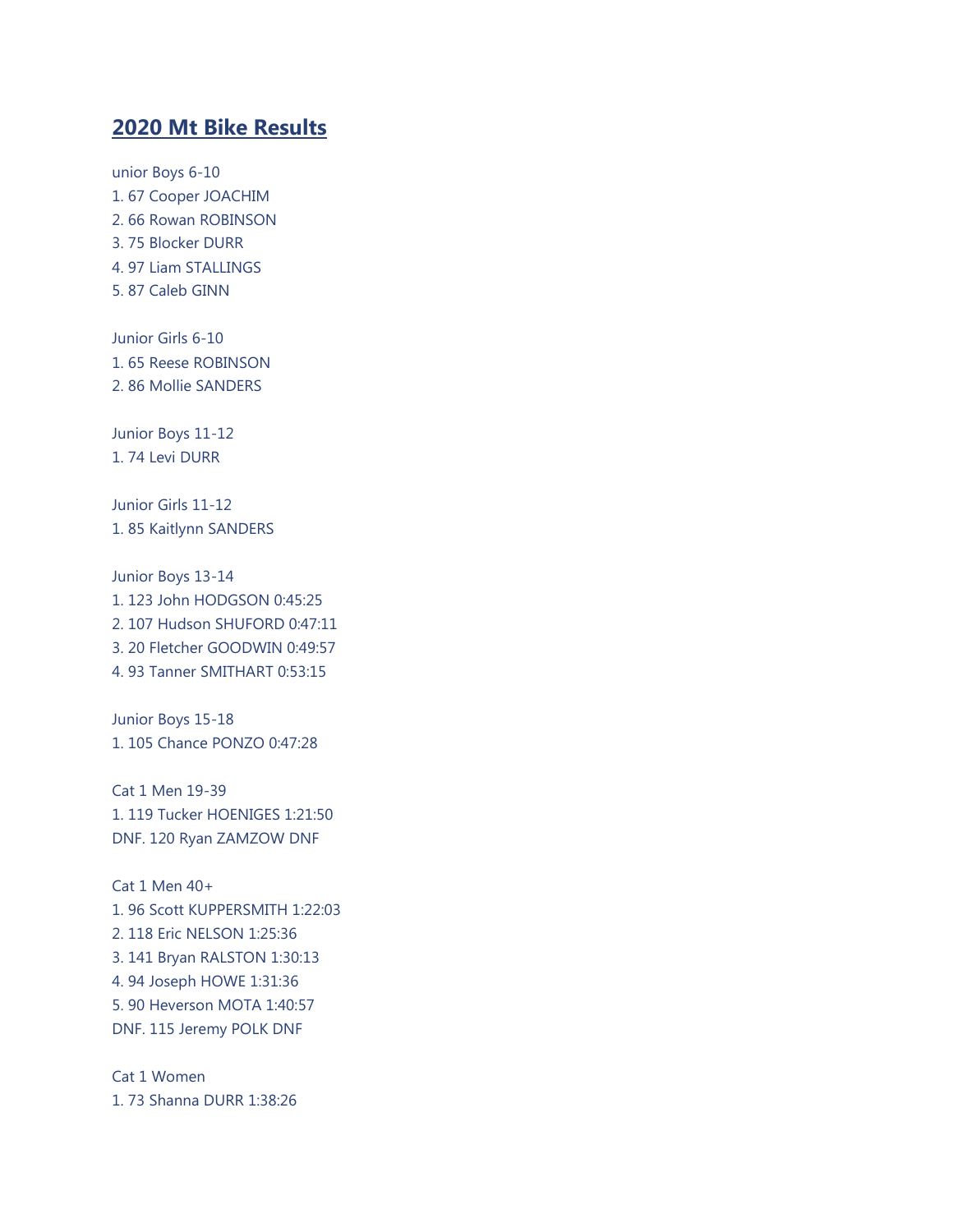Cat 2 Men 19-39 1. 111 Kane LACOMBE 1:06:38 2. 92 Corey MOUTON 1:09:07 3. 121 Michael CLARK 1:10:34 4. 103 Robert SPILLMAN 1:12:07 5. 99 William PRESLEY 1:25:10 6. 63 Dustin JOBIN 1:56:06 DNF. 80 Brent WILLIAMS DNF

Cat 2 Men 40-49 1. 113 Ramey HOUSE 1:05:44 2. 7 Cody FRUGE' 1:06:55 3. 124 Girard MELANCON 1:08:25 4. 217 Keith HICKS 1:09:16 5. 79 Bradley SMITH 1:10:55 6. 89 Jimmy WILLIAMS 1:14:45 7. 92 Jimmy SKRASEK 1:26:45 8. 114 Todd BAGBY 1:33:16

Cat 2 Men 50+ 1. 69 Brian ANDERSON 1:08:18 2. 2 Buddy CASKEY 1:09:30 3. 117 Bo STACY 1:09:49 4. 95 Dwayne LANDRY 1:10:16 5. 77 Michael SINKULE 1:10:43 6. 68 Chris KELLY 1:12:22 7. 112 Michael BREAUX 1:14:09 8. 84 Jason SANDERS 1:16:21 9. 215 Errol MARTIN 1:23:14

Cat 2 Women 1. 104 Landrie MCLAIN 1:19:30 2. 3 Shelbi FIELDS 1:24:35 3. 108 Michelle WILLIAMS 1:48:27

Single Speed Open 1. 122 Ben BARHAM 1:17:42 2. 81 Ricky KENNEDY 1:30:23 3. 109 James DANIELS 1:36:09

Novice Men 19-29